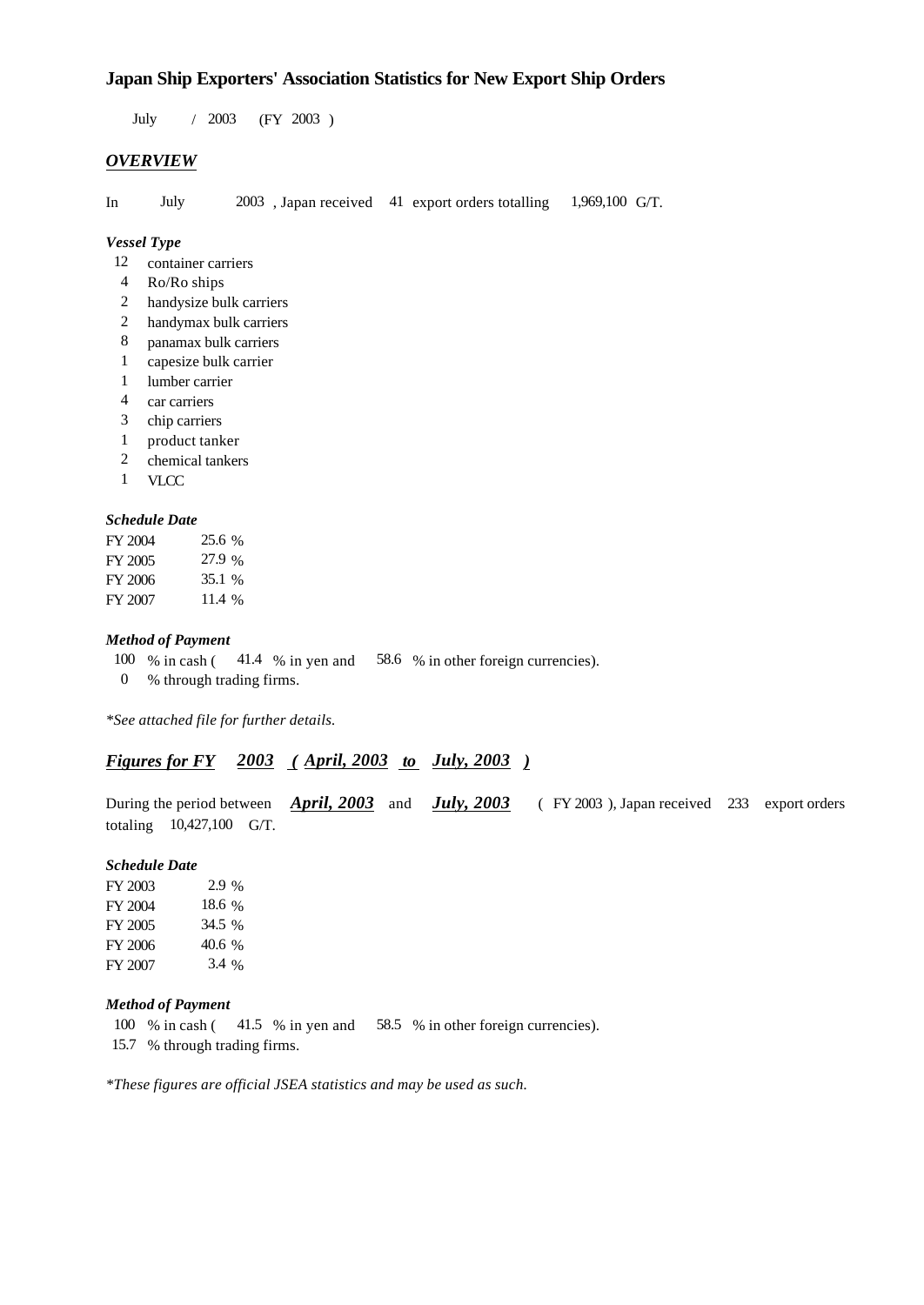# New Export Orders Placed in July 2003 (FY 2003) Based on Fiscal Year

| $30.211$ $1.105$ abe 2000 |                      |            |     |           |     |           |     |           |     |           |                 |                  |      |                       |     |                   |  |
|---------------------------|----------------------|------------|-----|-----------|-----|-----------|-----|-----------|-----|-----------|-----------------|------------------|------|-----------------------|-----|-------------------|--|
| Description               | Apr $02$ to Mar $03$ |            |     | Mar 2003  |     | Apr 2003  |     | May 2003  |     | June 2003 |                 | <b>July 2003</b> |      | Apr $03$ to July $03$ |     | Jan 03 to July 03 |  |
|                           | No.                  | G/T        | No. | G/T       | No. | G/T       | No. | G/T       | No. | G/T       | No.             | G/T              | No.  | G/T                   | No. | G/T               |  |
| <b>General Cargos</b>     | 14                   | 475,900    |     | 374,000   | 01  |           |     | 21,400    |     | 244,150   | 16 <sup>1</sup> | 851,800          | 27   | 1,117,350             | 31  | 1,491,350         |  |
| <b>Bulk Carriers</b>      | 251                  | 10,746,210 | 35  | .521,900  | 22  | 916,800   | 251 | ,244,100  | 96  | 4,079,050 | 21              | 905,800          | 164  | 7,145,750             | 236 | 10,296,550        |  |
| Tankers                   |                      | 3,886,550  |     | 140,450   |     | 183,750   | 14  | 974,300   | 17  | 794,450   |                 | 211,500          | 42   | 2,164,000             | 65  | 3,527,800         |  |
| <b>Combined Carriers</b>  |                      |            |     |           |     |           |     |           |     |           |                 |                  |      |                       |     |                   |  |
| Others                    |                      |            |     |           |     |           |     |           |     |           |                 |                  |      |                       |     |                   |  |
| Total                     | 336                  | 15,108,660 | 42  | 2,036,350 | 29  | 1,100,550 | 42  | 2,239,800 | 121 | 5,117,650 | 41              | 1,969,100        | 2331 | 10,427,100            | 332 | 15,315,700        |  |
| FY 2002 / FY2003 (%)      |                      | $*144.9$   |     | 148.7     |     | 122.8     |     | 271.7     |     | 282.5     |                 | 224.1            |      | 236.4                 |     | $** 243.4$        |  |
| In CGT                    |                      | 7,288,257  |     | 1,002,175 |     | 604,820   |     | 936,741   |     | 2,457,418 |                 | 1,137,270        |      | 5,136,249             |     | 7,436,271         |  |

JSEA (August 2003)

*Figures for shipbulding orders of 500 G/T and over for export as steel vessels placed with JSEA members are covered.*

\*FY 2001/FY2002

\*\*Calender Year 2002/2003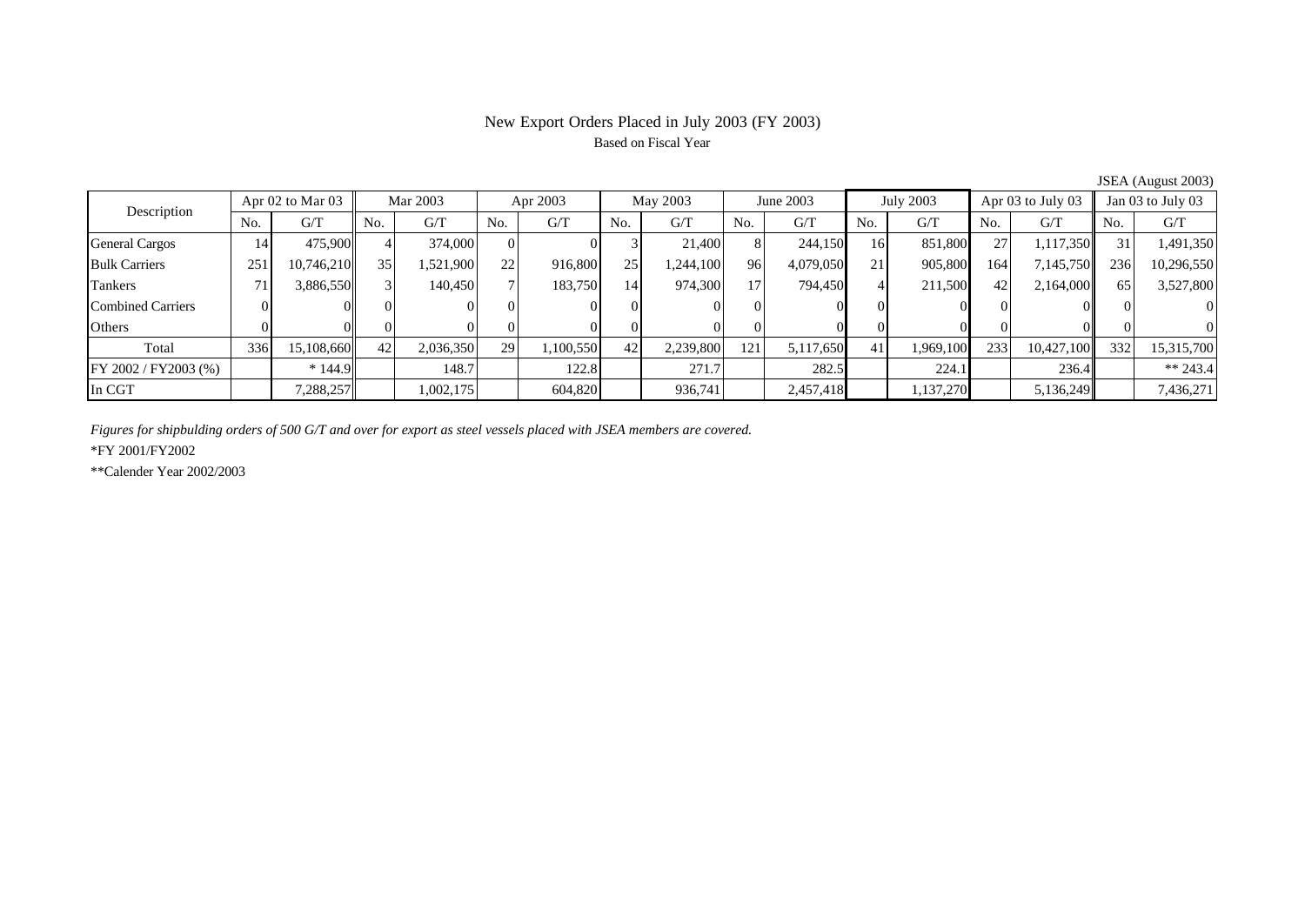# Export Ships Delivered in July 2003 (FY 2003) Based on Fiscal Year

| Description              | Apr $02$ to Mar $03$ |            | Mar 2003 |           | Apr 2003        |         | May 2003 |         | June 2003               |         | July 2003 |         | Apr $03$ to July $03$ |           | Jan 03 to July 03 |            |
|--------------------------|----------------------|------------|----------|-----------|-----------------|---------|----------|---------|-------------------------|---------|-----------|---------|-----------------------|-----------|-------------------|------------|
|                          | No.                  | G/T        | No.      | G/T       | No.             | G/T     | No.      | G/T     | No.                     | G/T     | No.       | G/T     | No.                   | G/T       | No.               | G/T        |
| <b>General Cargos</b>    | 31                   | 1,092,204  |          | 71.987    |                 | 82.749  |          | 143,732 |                         | 101,929 |           | 45,829  | 11                    | 374,239   | <b>20</b>         | 643,932    |
| <b>Bulk Carriers</b>     | 124                  | 4,637,434  | 14       | 578,516   | 10 <sup>1</sup> | 326,120 | 8        | 404,217 |                         | 480,366 |           | 353,249 | 35 <sub>1</sub>       | 1,563,952 | 73                | 3,040,598  |
| Tankers                  | 72                   | 4,678,657  |          | 516,535   |                 | 207,302 | 6        | 341,972 | Q                       | 329,376 |           | 467,771 | 26                    | 1,346,421 | 57                | 3,175,007  |
| <b>Combined Carriers</b> |                      |            |          |           |                 |         |          |         |                         |         |           |         |                       |           |                   | $\Omega$   |
| Others                   |                      | 21.188     |          |           | 01              |         |          |         |                         |         |           |         |                       |           |                   | $\Omega$   |
| Total                    | 228                  | 10,429,483 | 26       | 1,167,038 | 17 <sub>1</sub> | 616,171 | 18       | 889,921 | $\mathbf{\Omega}$<br>ΖI | 911,671 | 16        | 866,849 | 72                    | 3,284,612 | 150               | 6,859,537  |
| FY 2002 / FY2003 (%)     |                      | $*94.7$    |          | 84.1      |                 | 104.4   |          | 184.6   |                         | 148.5   |           | 115.5   |                       | 134.8     |                   | $** 112.9$ |
| In CGT                   |                      | 5,277,721  |          | 534,408   |                 | 335,456 |          | 412,604 |                         | 469.441 |           | 373,372 |                       | 1,590,873 |                   | 3,352,258  |

JSEA (August 2003)

*Deliveries of new shipbuilding orders of 500 G/T and over for export as steel vessels placed with JSEA members are covered.*

\*FY 2001/FY2002

\*\*Calender Year 2002/2003